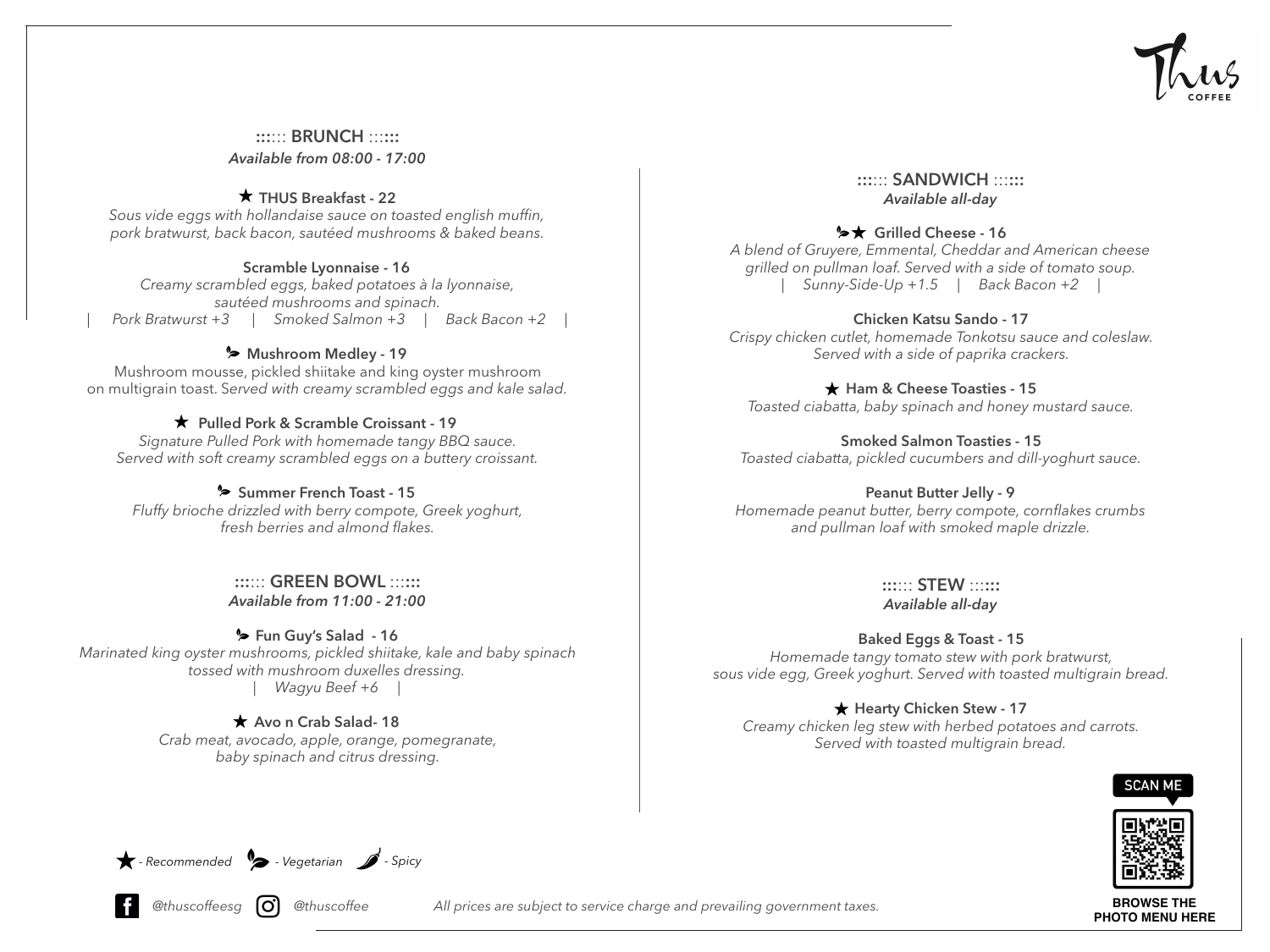

:::::: PASTA & MAINS :::::: *Available from 11:00 - 21:00*

Garlic Carbonara - 19 *Linguine with bacon, sous vide egg, ikura, bonito flakes and roasted garlic tossed in creamy sauce.* 

#### $\overrightarrow{p}$  Prawn Aglio Olio - 19

*Linguine with sautéed mushrooms, prawns, and cherry tomatoes in spicy garlic oil .* 

# Meatball Penne - 19

*Penne served with homemade beef meatballs stewed in tomato sauce. Finished with grated parmesan.* 

#### $\star$  Linguine Puttanesca - 20

*Tiger prawns and snapper with chopped olives, capers and anchovies tossed in tomato cream sauce.* 

#### $\star$  Chirpy Fish & Chips - 19

*Battered Baby Red Snapper fish served with shoestring fries and homemade tartar sauce.* 

#### Wagyu Beef & Scramble - 33

*Seared Wagyu rump steak served with roasted mushrooms, scrambled eggs and spiced yoghurt sauce. Topped with grated parmesan cheese.* 

#### Steak Frites - 33

*Seared Wagyu rump steak served with spiced yoghurt sauce and fries.* 

::::::: SWEET TREATS :::::: *Available all-day*

Berry Matcha Lava Cake - 15 *Warm matcha lava, berry compote, fresh berries and almond flakes.* 

Warm Chocolate Lava Cake - 13 *Chocolate lava, vanilla bean ice-cream and salted cornflake crumbs.*

> Affogato - 7 *Double shot espresso with vanilla bean ice-cream.*

Daily Cakes - 7 *Refer to counter display for daily delights.* 

> Vanilla Bean Ice-cream *(Single / Double) - 4 / 6*

::::::: BITES & PASTRIES :::::: *Available all-day*

*Shoestring / Truffle Fries - 7 / 10*

Almond Croissant - 4

*Sweet Potato Fries - 10*

*Crispy Chick Chunks - 12* 

*Crispy Fish Fingers - 15*

Butterhorn - 3.5

Cheese Danish - 3.5

Pain Au Chocolat - 3.5

*- Recommended - Vegetarian - Spicy*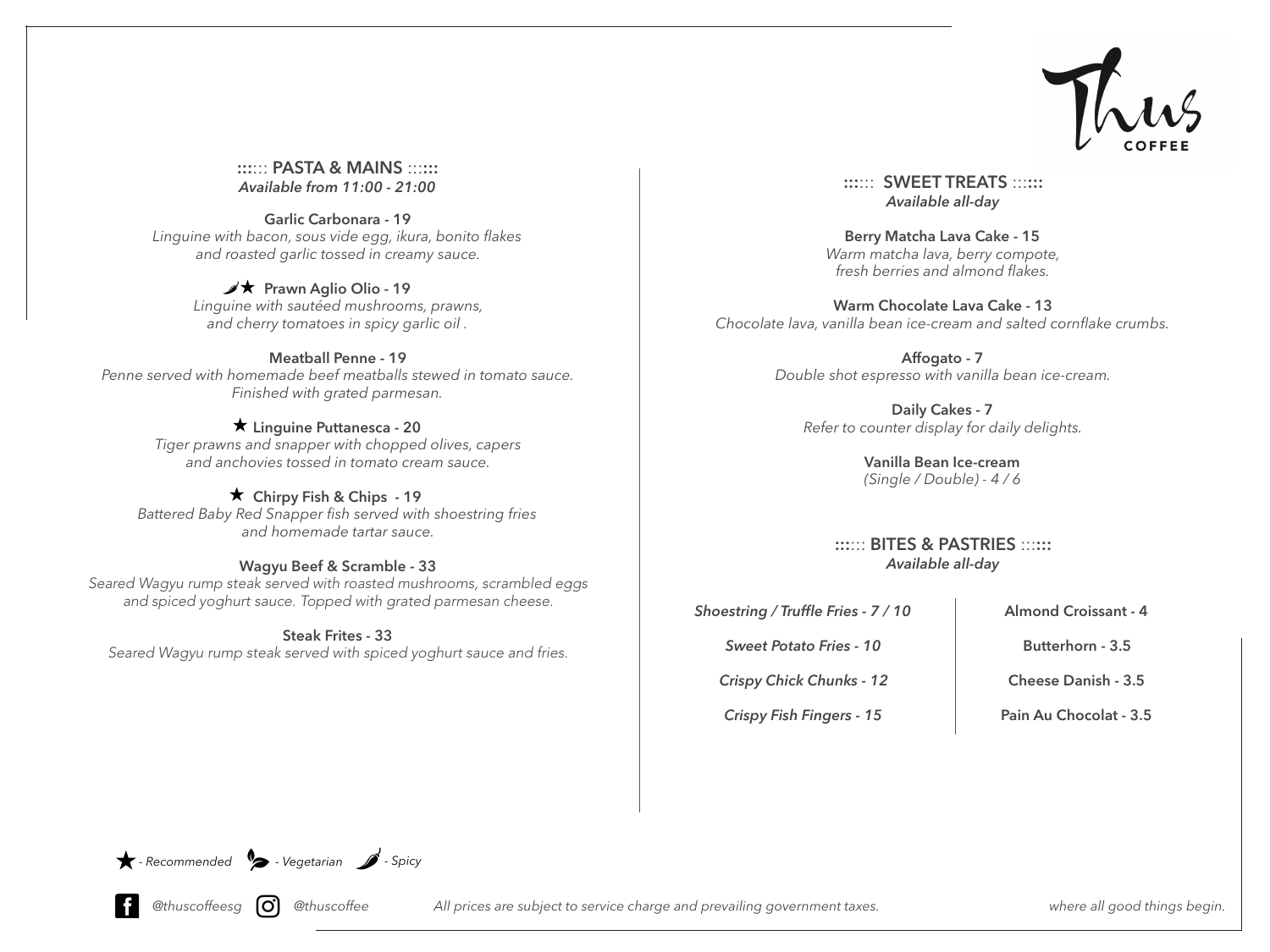

::::::: COFFEE ::::::: *humbly roasted by Thus Coffee* -

*BLACK Espresso - 3.5 Long Black (Hot/Iced) - 4.5 / 5.5 Filter - 6* 

*WHITE Piccolo - 4.5 Mocha (Hot/Iced) - 6 / 7 Green shot (Hot/Iced) - 6.5 / 7.5 Latte (Hot/Iced) - 5 / 6* 

*(+ 0.5 for additional shot) (+ 1 for oat milk)* 

*-*

# ::::::: BOTTLED COLD BREW ::::::

*humbly roasted by Thus Coffee*

- *Black - 7 White - 7 Mocha - 8 -*

# :::::: NON - COFFEE ::::::

*Specialty drinks -* 

*Ginger Latte - 6.5 Chai Latte - 6.5 Chocolate (Hot/Iced) - 6 / 7 Matcha Latte (Hot/Iced) - 6 / 7 -*

# ::::::: TEA ::::::

*by The 1872 Clipper Tea Co.*

- *Classic English Breakfast (Hot/Iced) - 6 / 7 Timeless Earl Grey (Hot/Iced) - 6 / 7 Chamomile Tea (Hot/Iced) - 6 / 7* 

*-*

# **::::::: QUENCH ::::::**

Grapefruit Oasis - 8 *Homemade grapefruit juice with zesty soda.* 

Summer Cooler - 8 *Homemade lemonade with zesty soda.*

*-* 

# ::::::: KOMBUCHA ::::::

*by Remedy Kombucha -*

Organic Kombucha - 8 *Sparkling live cultured drink* 

#### *Lemon Lime & Bitters / Mango & Passionfruit / Peach / Cherry Plum -*

# ::::::: COLD-PRESSED JUICE ::::::

*by Gorilla Press -*

Apple - 7

The Sunset - 7 *Orange, Carrot & Passionfruit.* 

Green Happiness - 7 *Apple, Bok Choy, Green Pepper, Celery, Lemongrass & Spirulina* 

*-*